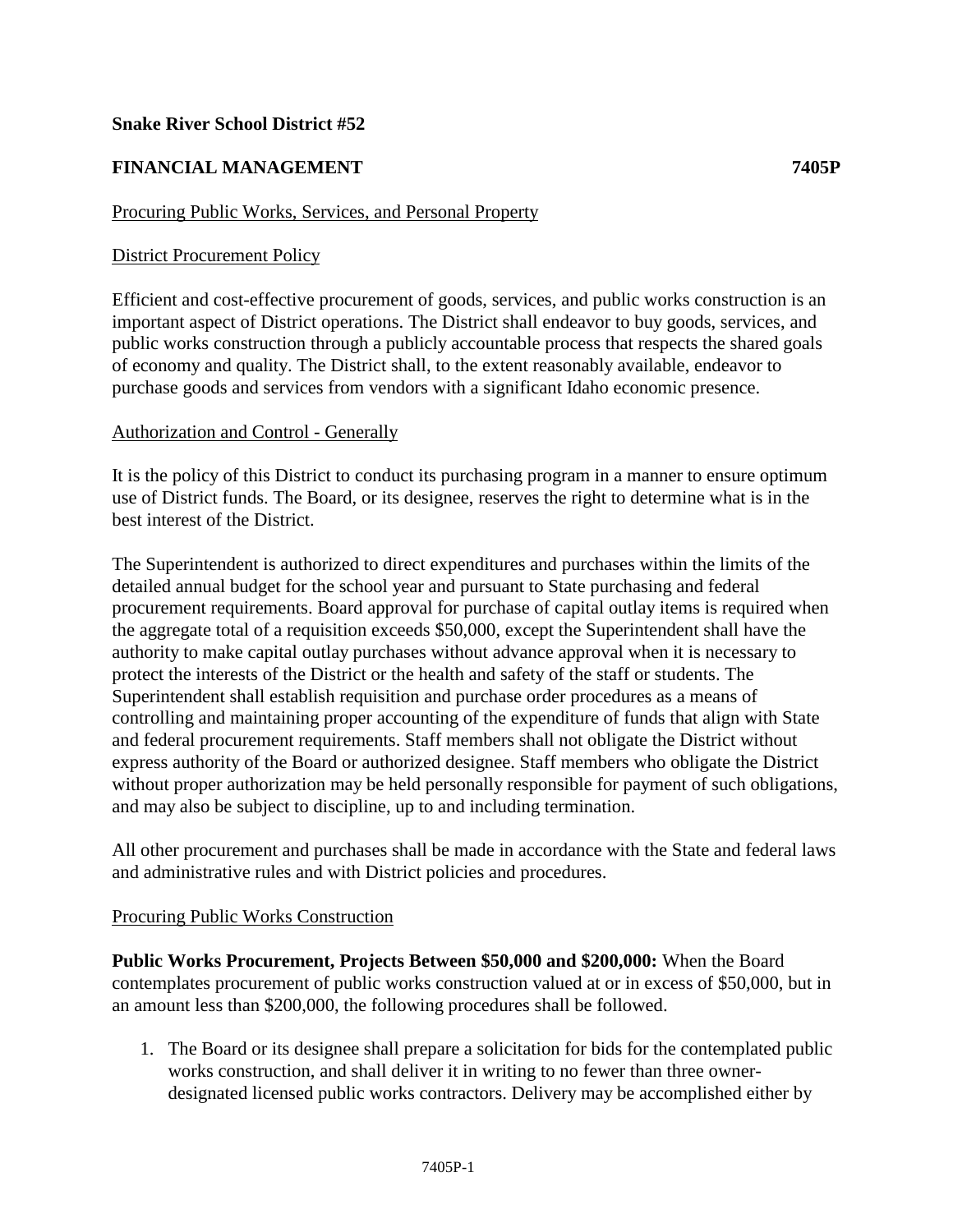electronic or physical delivery. The solicitation shall describe the construction work to be completed in sufficient detail to allow an experienced public works contractor to understand the construction project the District seeks to build.

- 2. In the event that it is impractical or impossible to obtain three bids for the proposed public works procurement, the District may proceed to acquire the work in any manner the Board or its designee deems best from a qualified public works contractor quoting the lowest price. When fewer than three bids are considered, a description of the District's efforts undertaken to procure at least three bids shall be documented and placed in the records of the Board, and such documentation shall be maintained for at least six months following the date of the final procurement decision.
- 3. The solicitation for bids shall describe the electronic or physical delivery method or methods authorized to submit a bid, the date and time by which a bid proposal must be received by the clerk, secretary, or other authorized District official, and shall provide a reasonable time to respond to the solicitation, provided that, except in the event of an emergency, such time shall not be less than three business days.
- 4. The solicitation shall explain that if a potential bidder has an objection to the specifications described in the solicitation, it must submit a written objection to the District. The objection must be received by the District's clerk, secretary, or other authorized person no later than one business day before the date and time of the bidders' deadline to submit bids.
- 5. When written bids have been received by the District, by either physical or electronic delivery, they shall be submitted to the Board or its designee, who shall present the lowest responsive bid to the Board for approval or, if the Board's designee is so authorized, approve the bid. The Board or the Board's designee is required to either approve the responsive bid proposing the lowest procurement price, or reject all bids and publish notice for bids, as before.
- 6. In the event two or more price quotations offered by different licensed public works contractors are the same and represent the lowest responsive bid, the Board or its authorized designee may, in the exercise of its discretion to promote the best interests of the District, accept the one it chooses.

**Public Works Procurement, Projects greater than \$200,000:** When the Board contemplates procuring public works construction valued in excess of \$200,000, the following procedures shall apply. The purchase of construction services shall be made pursuant to a competitive sealed bid process. The purchase shall be made from the qualified public works contractor submitting the lowest bid price complying with bidding procedures and meeting the pre-qualifications, if any are required, established by the bid documents. The competitive bidding process may follow either of two alternate procedures described in detail below, either Category A, bidding open to all licensed public works contractors; or Category B, bidding open only to licensed public works contracts who satisfy minimum requirements set by the Board or its designee.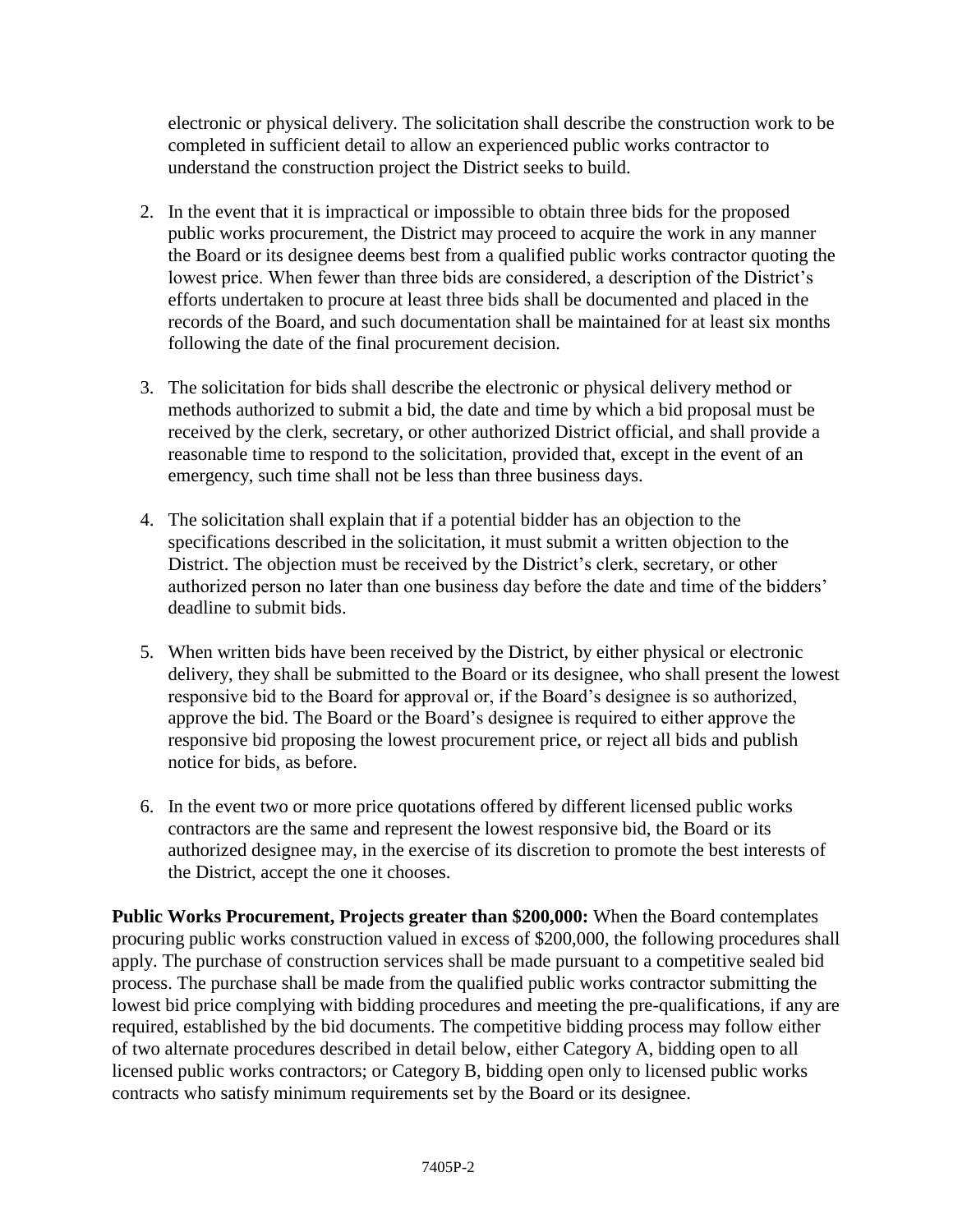**Category A:** Competitive bidding procedures shall be open to all any licensed public works contractor desiring to bid upon a public works project. For all Category A bids, the Board may consider only the amount bid, the bidder's compliance with administrative requirements of the bidding process, and whether the bidder holds the requisite license. When considering bids meeting these requirements, the Board shall award the bid to the qualified bidder submitting the lowest responsive bid.

- 1. The District's request for bids for a Category A procurement shall set a date and place for the public opening of bids. The District shall publish two notices soliciting bids in the District's official newspaper. The first notice shall be published at least two weeks before the date for opening bids, with the second notice to be published in the succeeding week at least seven days before the date that bids are scheduled to be opened. The notice shall succinctly describe the project to be constructed. Copies of specifications, bid forms, bidder's instructions, contract documents, and general and special instructions shall be created by the Board or its designee and shall be made available upon request by any interested bidder which also submits payment of a reasonable plan copy fee.
- 2. The solicitation shall explain that in the event a bidder has an objection to project specifications or bidding procedures, it must submit a written objection in writing which must be received by the Board or its designee at least three business days before the date and time the bids are scheduled to be opened. The Board or its designee shall respond to all objections in writing and shall provide written copies of the objection and the response to the objecting bidder, and deliver copies to all other bidders known to the District at that time. The Board or its designee may adjust the bidding timeframes if necessary.
- 3. All bids shall be delivered under sealed cover to the clerk of the Board or other designee identified in the bid solicitation documents provided to bidders by the District. On the cover of the sealed bid, the bidder must include a concise statement generally identifying the project for which the bid is submitted.
- 4. In the event the Board deems it to be in the best interest of the District to require bidders to provide bid security, it may do so in an amount equal to at least five percent of the amount bid. If the Board requires bid security, no bid may be considered unless it includes adequate bid security in one of the following forms designated by the Board:
	- A. Cash;
	- B. A cashier's check made payable to the District;
	- C. A certified check made payable to the District; or
	- D. A bidder's bond executed by a qualified surety company, made payable to the District.
- 5. Once submitted to the District, no bid may be withdrawn after the passing of date and time set in the notice for opening of the bids. When sealed bids have been received, they shall be opened in public at a designated place and time, thereafter to be compiled and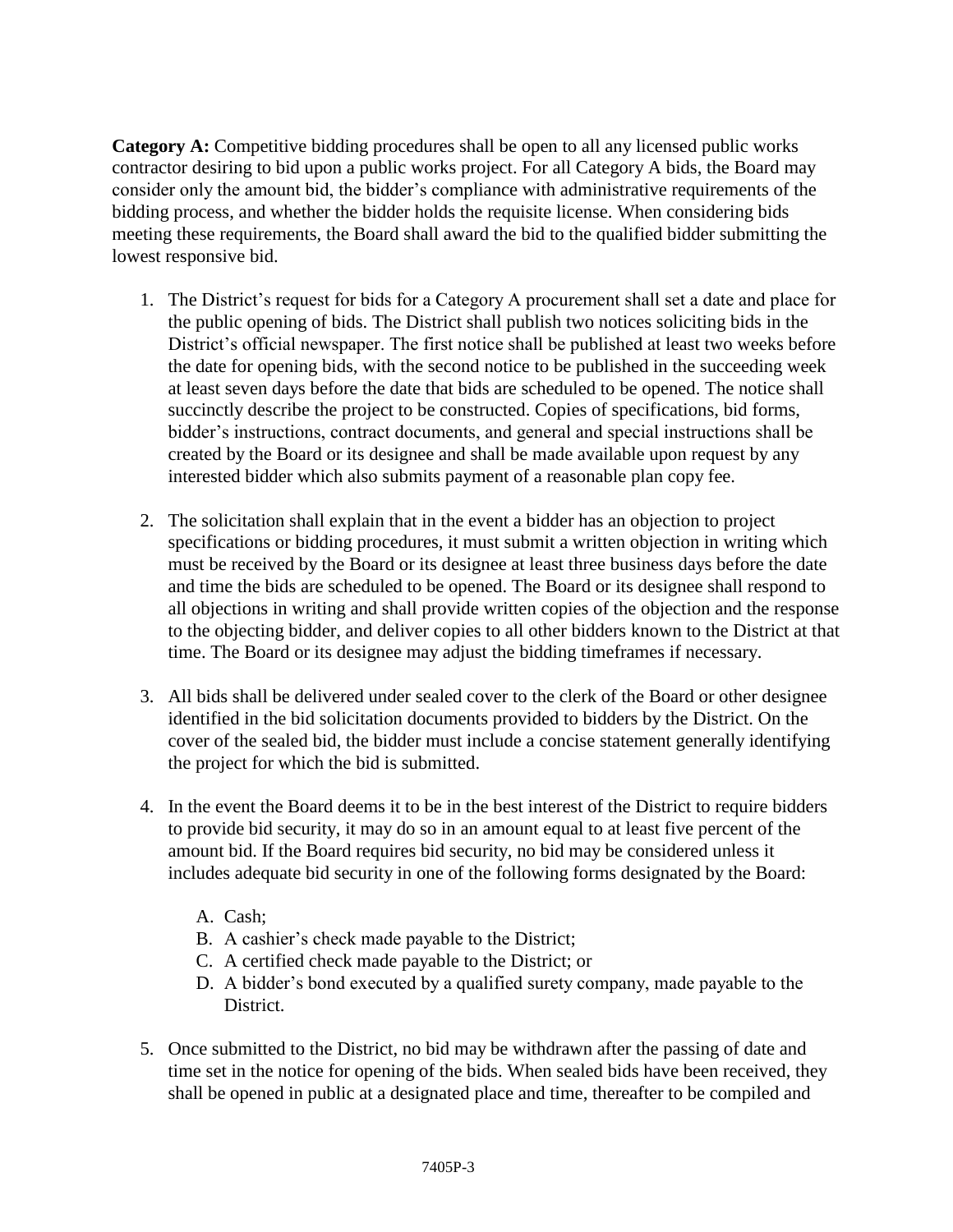submitted to the Board for award to the lowest responsive bidder, or, if a designee had been authorized to select the lowest bid, for approval of the award.

- 6. In the event the successful bidder fails to execute the contract, at the sole discretion of the Board, the bidder's security may be forfeited to the District and the proceeds shall be deposited in a designated fund from which the expenses of procuring substitute performance are paid.
- 7. In the event the successful bidder refuses or fails to execute the contract, the District may award the contract to the qualified bidder which had submitted the next lowest responsive bid. If the Board awards the contract to the next lowest qualified bidder, the District may apply the lowest qualified bidder's security to the difference between the lowest responsive bid and the next lowest responsive bid. The surplus, if any, shall be returned to the lowest bidder if cash or check is used, or to the surety on the bidder's bond if a bond is used. The District may retain reasonable administrative costs not to exceed 25% of the amount of the bidder's security.
- 8. In its discretion, the Board may reject all bids presented and decide to re-bid the project. Alternatively, the Board may, after finding it to be a fact, pass a resolution declaring that the project sought to be accomplished by the expenditure can be performed more economically by purchasing goods and services on the open market because the project is not a public works project.
- 9. If the Board chooses to award a competitively bid contract involving the procurement of public works construction to a bidder other than the apparent low bidder, the Board shall, in open session at a duly noticed Board meeting, declare its reason or reasons on the record and shall communicate such reason or reasons in writing to all bidders that submitted a competing bid.
- 10. In the event a participating bidder objects to the award of the project to a bidder other than the lowest responsive bidder, such bidder shall, within seven calendar days of the date of the Board's award notice, deliver to the Board clerk or designee its written objection to the Board's award, setting forth the express reason or reasons that the Board's award decision is in error. Upon receipt of such objection, the Board shall immediately stay performance of the project until after the Board addresses the contentions raised by the objecting bidder(s). To address the objection(s), the Board shall review its decision and determine whether to affirm its prior award, to modify the award, or to re-bid the project, setting forth its reason or reasons therefor. The Board's review cannot be delegated. After completion of the review process, the Board may proceed as it deems to be in the public's best interest.
- 11. If two or more identical bids are received, the Board may select the bidder it prefers.
- 12. If no bids are received, the Board may complete the project by selecting a licensed public works contractor without further competitive bidding procedures.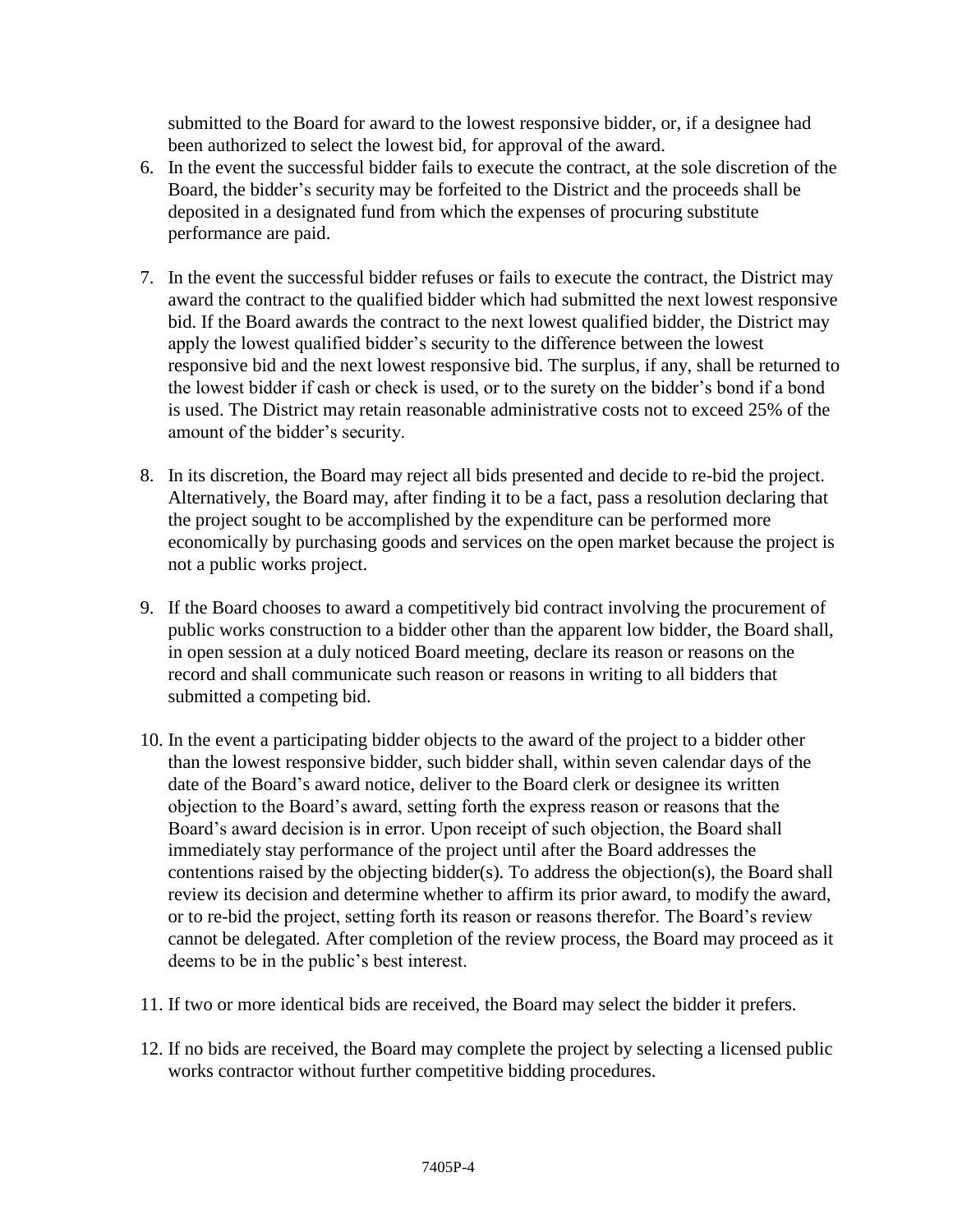**Category B:** When following this procedure, competitive bids may only be submitted by licensed public works contractors which have satisfied the Board's preliminary supplemental qualifications. The solicitation for bids in Category B procurement consist of two stages:

- 1. An initial stage determining supplemental pre-qualifications for licensed contractors, either prime or specialty contractors; followed by
- 2. A second stage during which bids are accepted only from prequalified contractors.

The Category B procedure shall be as follows:

- 1. Notice of the prequalification stage of the Category B competitive bidding process shall be given in the same manner that notice of competitive bidding is provided for a Category A competitive bid request, by providing a specific date and time by which qualifications statements must be received. The Board may establish prequalification standards premised upon demonstrated technical competence; experience constructing similar facilities; prior experience with the District; available nonfinancial resources, equipment, and personnel as they relate to the subject project; as well as the contractor's overall performance history. Such request shall also include the standards the Board will use when evaluating the applicants' qualifications.
- 2. During the initial stage of the Category B bidding process, licensed contractors desiring to be prequalified to bid on a project must submit a written response to the Board's request for qualifications.
- 3. The solicitation shall explain that in the event a bidder has an objection to the prequalification procedures, it must submit a written objection which must be received by the Board or its designee at least three business days before the date and time prequalification statements are due. The Board or its designee shall respond to all objections in writing and shall provide the written response to the objecting contractor, and deliver copies to all other contractors seeking to prequalify that are known to the District at that time. The Board or its designee may adjust the bidding timeframes if necessary.
- 4. After a review of qualification submittals, the District may select licensed contractors that meet the prequalification standards. If any licensed contractor submits a statement of qualifications but is not selected as a qualified bidder, the Board or its designee shall supply a written statement of the reason or reasons why the contractor failed to meet the Board's prequalification standards.
- 5. The solicitation shall explain that any licensed contractor that fails the prequalification stage can appeal in writing any such determination to the Board within seven days after transmittal of the prequalification results. After reviewing the objection, if the Board sustains the decision that a contractor fails to meet prequalification standards, it shall state its reason or reasons in writing to the contractor. The Board's decision may be appealed to the public works contractor's license board no more than 14 days following the Board's decision. Category B prequalification procedures that are appealed shall be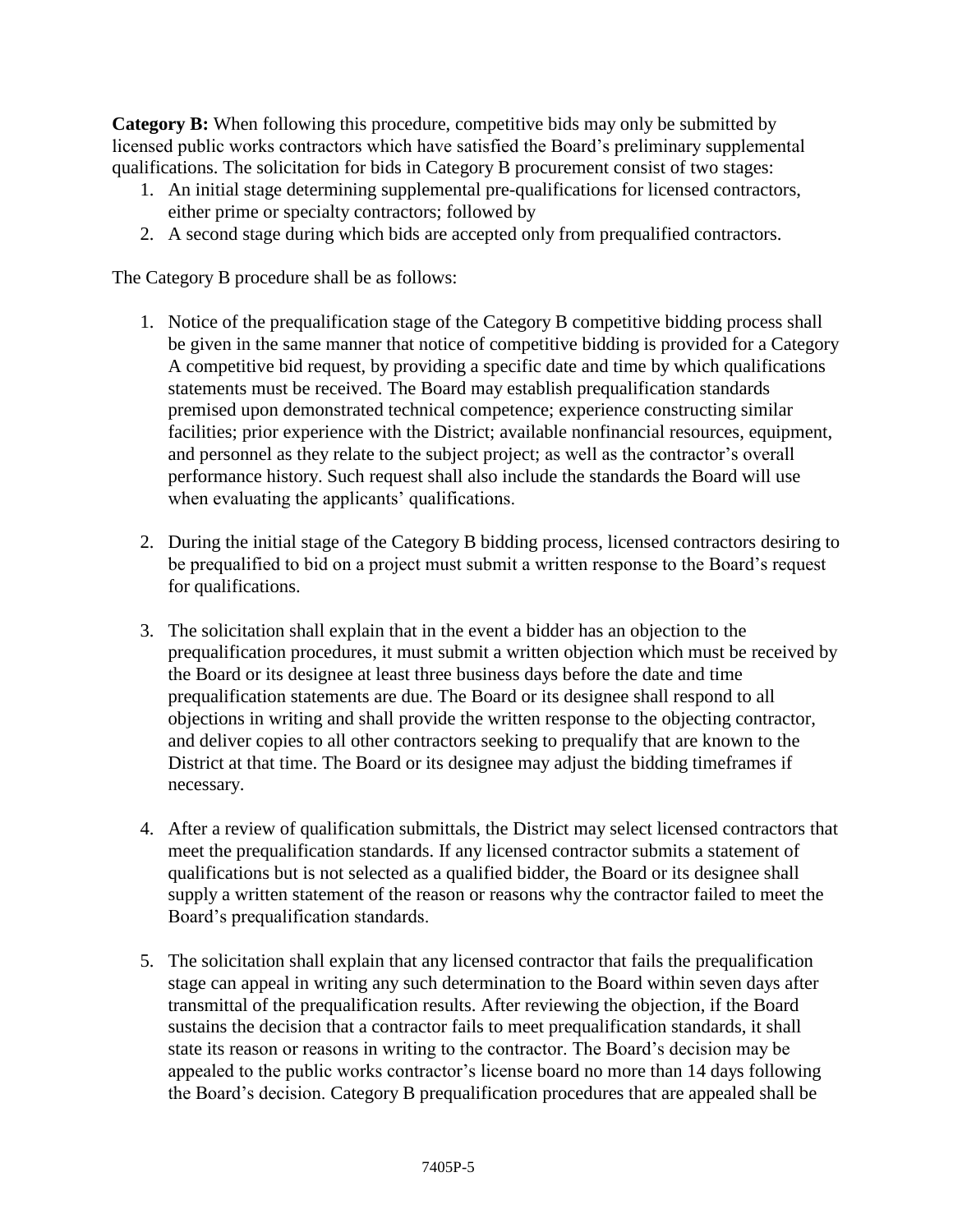stayed during the pendency of the prequalification appeal until the public works contractor's license board completes its review, but in no instance more than 49 days after the appellate decision of the Board regarding prequalification. Any licensed public works contractor affected by a decision on appeal by the public works contractor's license board may, within 28 days of the final decision, seek judicial review as provided by Idaho Code 67-5201, et seq.

- 6. Following the conclusion of the prequalification administrative procedures, the bidding stage shall proceed by the setting of a time, date, and place for the public opening of bids. In circumstances involving prequalified prime contractors, a notice soliciting bids shall be transmitted to prequalified bidders at least 14 days before the date of opening the bids. In circumstances involving prequalified specialty or subordinate contractors, the notice soliciting bids shall be published in the same manner applicable to Category A bids. The notice shall succinctly describe the project to be constructed. Copies of specifications, bid forms, bidder's instructions, contract documents, and general and special instructions shall be made available upon request and payment of a reasonable plan copy fee by any eligible bidder.
- 7. Thereafter, the Board shall proceed with its solicitation of and consideration of bids from prequalified public works contractors in accordance with the procedures set forth above regarding submission and consideration of Category A bids set forth above at Category A paragraphs 2 through 12, inclusive.

## Procuring Services or Personal Property, Purchases between \$50,000 and \$100,000

When the Board contemplates an expenditure to purchase or lease personal property or to procure services, other than personal property or services excluded pursuant to section Idaho Code § 67- 2803, valued at or in excess of \$50,000 but not to exceed \$100,000, the procurement procedures of this policy shall apply.

- 1. The Board or its designee shall solicit bids from no fewer than three vendors by written means, either by electronic or physical delivery. The solicitation shall describe the personal property or services to be purchased or leased in sufficient detail to allow a vendor dealing in such goods or services to understand what the District seeks to procure.
- 2. The solicitation for bids shall describe the electronic or physical delivery method or methods authorized to submit a bid, the date and time by which a bid proposal must be received by the Board or its designee, and shall provide a reasonable time to respond to the solicitation, provided that, except in the event of an emergency, such time shall not be less than three business days.
- 3. The solicitation shall explain that a vendor's objections to specifications or bid procedures must be in writing and received by the Board or its designee at least one business day before the date and time upon which bids are scheduled to be received.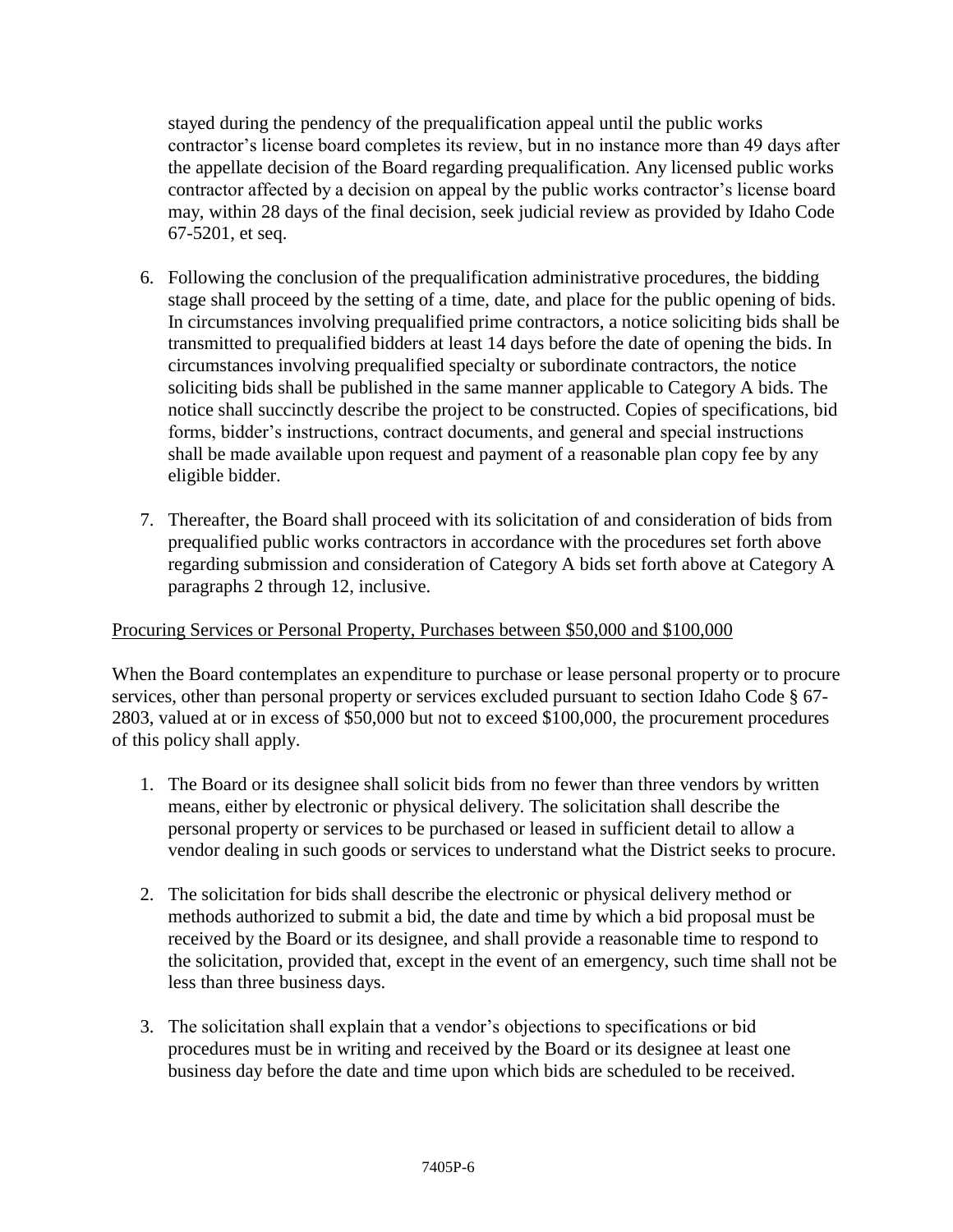- 4. All timely written bids received by the District, whether submitted electronically or by physical delivery, shall be compiled and submitted to the Board or its designee who shall approve the responsive bid proposing the lowest procurement price, or shall reject all bids and publish notice for bids, as before.
- 5. In the event the Board determines that it is impractical or impossible to obtain three bids for the proposed procurement, the Board may acquire the property or services in the manner the Board deems to be in the District's best interest from a qualified vendor quoting the lowest price. When fewer than three bids are considered, a description of the Board's efforts to procure at least three bids shall be documented in the Board's official records and such documentation shall be maintained for at least six months following the date of the procurement. In the event two or more bids are the same and the lowest responsive bids, the Board or its designee may exercise its discretion and select the bid it deems to be in the District's best interest.

## Procuring Services or Personal Property, Purchases greater than \$100,000

When the Board contemplates a purchase or lease of personal property or the hiring of services, other than personal property or services excluded pursuant to Idaho Code § 67-2803, valued in excess of \$100,000, the following procurement procedures shall apply.

- 1. The purchase or lease shall be made pursuant to an open competitive sealed bid process with the procurement to be made from the qualified bidder submitting the lowest bid price that complies with bidding procedures and meets the specifications for the goods and/or services sought to be procured.
- 2. The request for bids shall set a date, time, and place for the opening of bids. Two notices soliciting bids shall be published in the official newspaper of the District. The first notice shall be published at least two weeks before the date for opening bids, with the second notice to be published in the succeeding week at least seven days before the date that bids are scheduled to be opened. The notice shall succinctly describe the personal property and/or services to be procured. Copies of specifications, bid forms, bidder's instructions, contract documents, as well as general and special instructions shall be made available upon request by any interested bidder.
- 3. The notice shall explain that written objections to specifications or bidding procedures must be received by the Board or its designee at least three business days before the date and time upon which bids are scheduled to be opened.
- 4. If the Board deems it to be in the District's best interest, it may require all bidders to provide bid security in an amount equal to at least 5% of the amount bid. If so required, a bid shall not be considered unless one acceptable form of security is enclosed with it, and it is submitted in a form which substantially complies with the form provided by the District. The Board may require that bid security be provided by means of the following: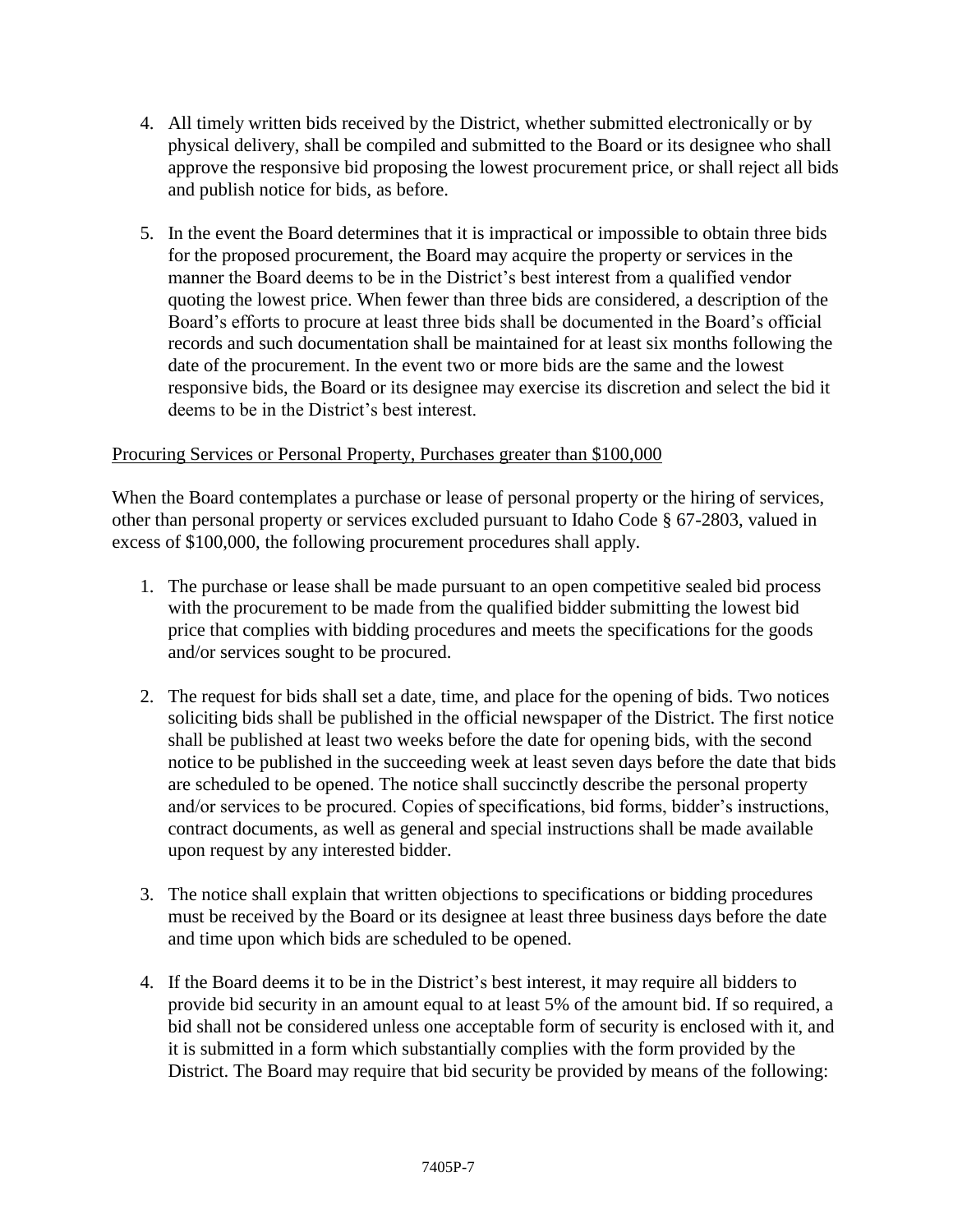- A. Cash;
- B. A cashier's check made payable to the District;
- C. A certified check made payable to the District; or
- D. A bidder's bond executed by a qualified surety company, made payable to the District.
- 5. No bid received by the District after the time set in the notice for opening of bids may be withdrawn. When sealed bids have been received, they shall be opened in public at a designated place and time. Thereafter the bids are compiled and submitted to the Board for award or, if a designee had been authorized, for approval of the designee's award.
- 6. In the event the successful bidder fails to execute the contract, the amount of the bidder's security may be forfeited to the District at the sole discretion of the Board. Thereafter the proceeds may be deposited in a designated fund out of which reasonable expenses incurred in procuring substitute performance are paid.
- 7. The Board may, on the refusal or failure of the successful bidder to execute the contract, award the contract to the next lowest qualified bidder. If the Board awards the contract to the next lowest qualified bidder, the amount of the lowest qualified bidder's security may be applied by the Board to the difference between the lowest responsive bid and the next lowest responsive bid, and the surplus, if any, shall be returned to the lowest bidder if cash or check is used, or to the surety on the bidder's bond if a bond is used. The Board may retain a reasonable administrative cost not to exceed 25% of the amount of the bidder's security.
- 8. In its discretion, the Board or its designee may reject all bids presented and re-bid or, after finding it to be a fact; the Board may pass a resolution declaring that the subject goods or services can be procured more economically on the open market.
- 9. If the Board chooses to award the contract for delivery of personal property or services to a bidder other than the apparent low bidder, the Board shall first declare in open session at a duly noticed public meeting its reason or reasons for the award and shall communicate such reason or reasons in writing to all bidders that responded to the District's solicitation for bids.
- 10. The solicitation shall explain that if any participating bidder objects to the Board's award to a bidder other than the lowest apparent bidder, such bidder shall, within seven calendar days of the date of transmittal of the notice, object in writing to the award and specifically identify the reason or reasons that the Board's award is in error. Thereafter, the Board shall stay performance of the award until after the Board reviews and addresses the bidder's objections. The Board shall then review its decision and determine whether to affirm its prior award, modify the award, or choose to re-bid and will identify its reason or reasons therefor. The Board shall not delegate this responsibility. After completion of the review process, the Board may proceed as it deems to be in the public's best interest.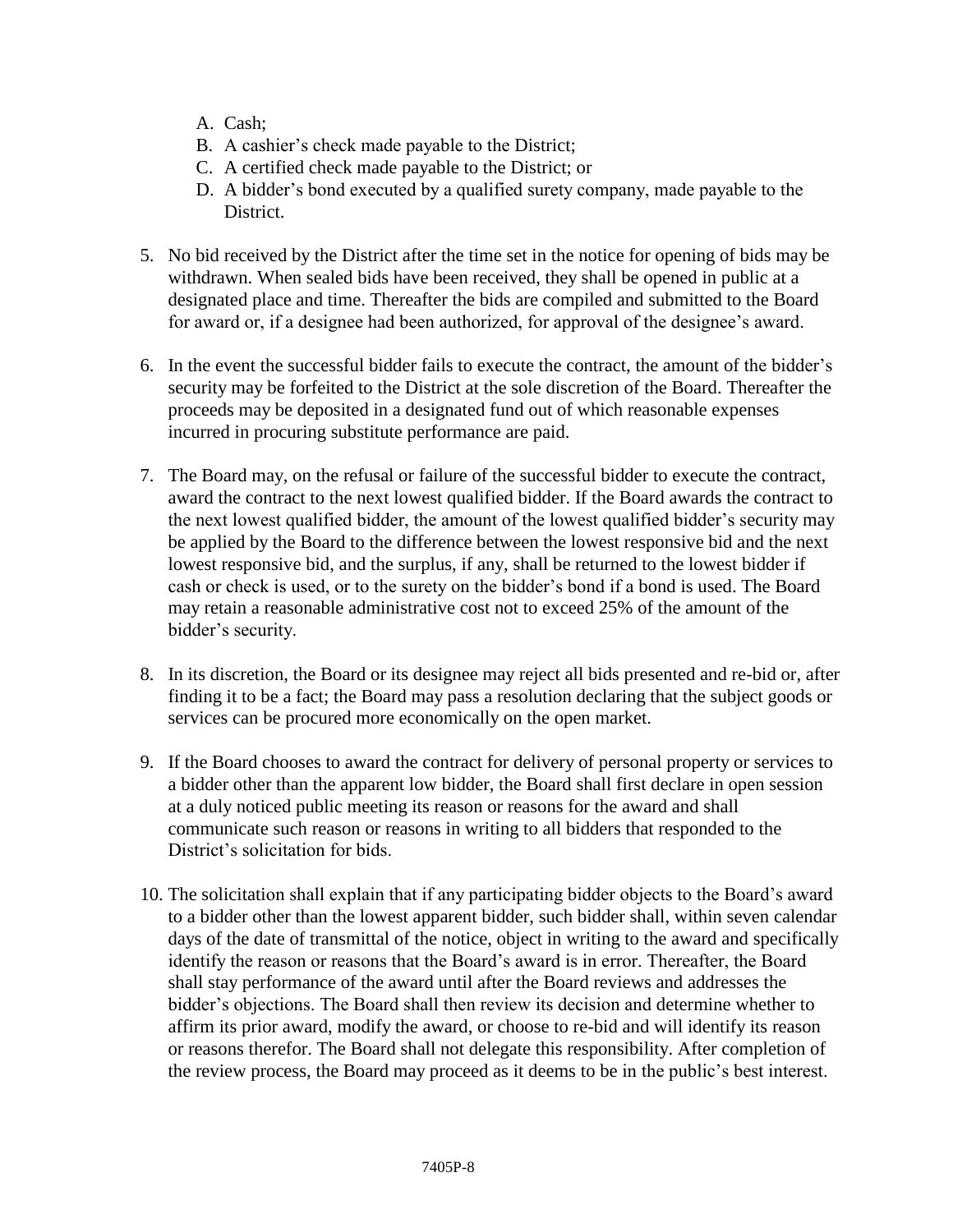- 11. If two or more bids are the same and the lowest responsive bids, the Board or its designee may accept the one it deems to be in the public's best interest.
- 12. In its discretion, when the Board purchases goods, it may forgo the above request for bids procedure and may preauthorize the purchase of goods (but not services) at a public auction.

**Requests for Proposals:** The Board may utilize a request for proposal process as set forth below as an alternative to the competitive bidding process required by the Procuring Services or Personal Property policy subsection set forth above, when the Board contemplates a procurement of goods or services for which the Board determines one or more of the following is true:

- 1. The submission of fixed specifications by the Board may prevent the discovery of a more cost-effective solution;
- 2. The specific need to be satisfied by the procurement is amenable to more than one solution; or
- 3. Factors other than price will determine the best option for the District to satisfy or solve the District's specific need.

**Factors to be Considered:** When the Board utilizes the request for proposal process, it may consider the following factors when evaluating the vendor's responses to the request:

- 1. An innovative solution that is offered;
- 2. Unique product features;
- 3. Price;
- 4. Vendor experience in the market;
- 5. Financial stability of a vendor;
- 6. Differences among vendors in their ability to perform contract requirements in a timely or efficient manner;
- 7. Ability to meet product specifications;
- 8. Product quality;
- 9. Product performance records;
- 10. Past performance by a vendor;
- 11. Future product maintenance or service requirements; and
- 12. Product warranties.

## Requirements of a Request for Proposals

At a minimum, a request for proposals shall:

- 1. State the instructions of the process;
- 2. Identify the scope of work for the goods or services contemplated;
- 3. Identify the selection criteria;
- 4. Identify the contract terms; and
- 5. Identify the scoring methodology applying relative weights to factors considered.